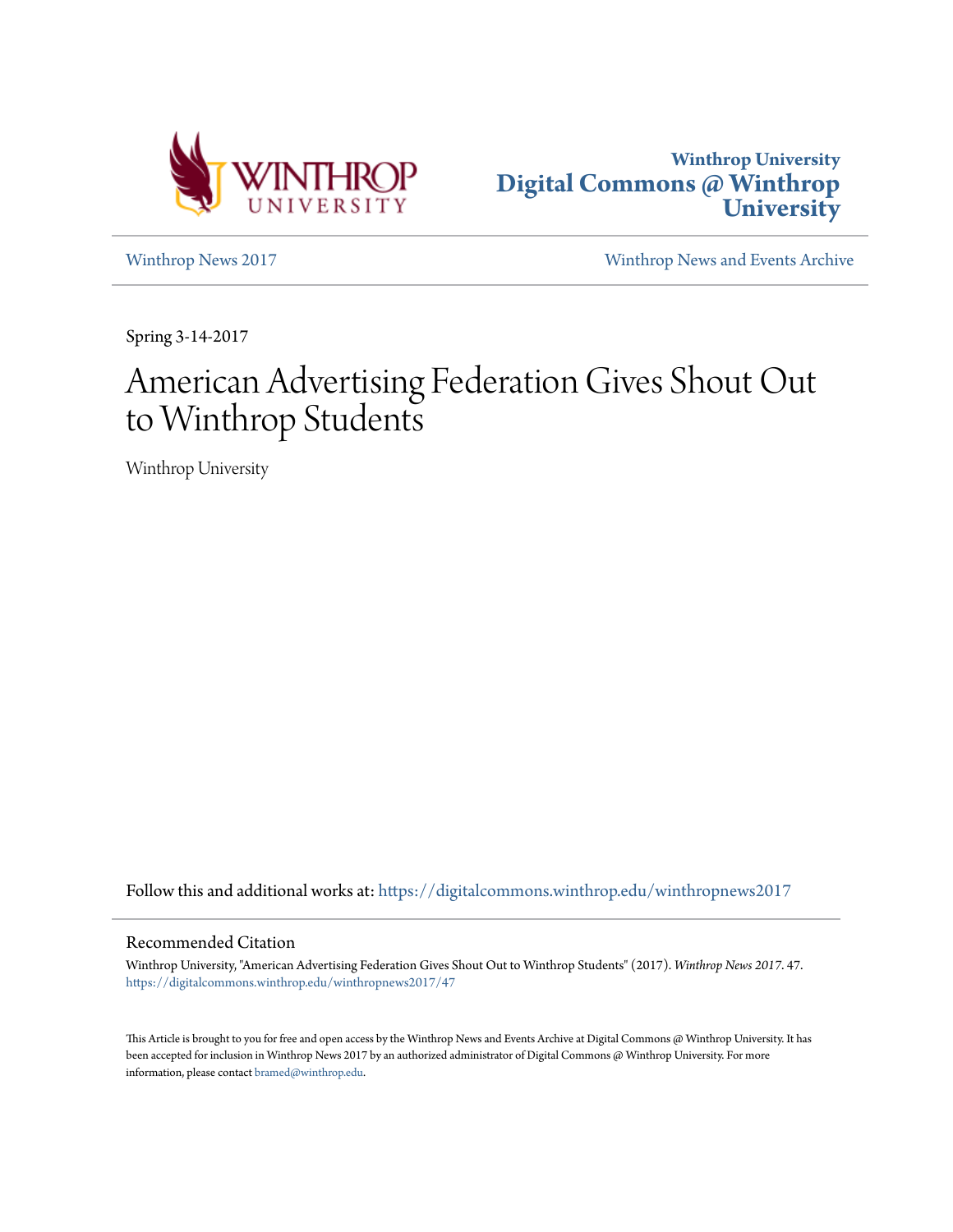

**//INTHROP** UNIVERSITY

### **ABOUT ADMISSIONS & AID ACADEMICS STUDENT**

03/14/2017

**AFFAIRS ATHLETICS GIVING**

**O** SHARE 上帝身上

All News

Archives

RSS News Feeds

Winthrop in the News

# **American Advertising Federation Gives Shout Out to Winthrop Students**

**Quick Facts**

Senior integrated marketing communication major Jesslyn Ham won an individual silver prize for her app design and promotion in the student category.



ROCK HILL, SOUTH CAROLINA — Several Winthrop University students represented their school well at the **2017 American Advertising Federation (AAF) Charlotte's Awards Gala**.

Senior integrated marketing communication major **Jesslyn Ham**, of Effingham, South Carolina, took home an individual silver prize for her app design and promotion in the student category.

Ham created her app concept, called "Envision," for her consumer behavior class. She describes it as a mix of Pinterest and Instagram and would encourage millennials to visit department stores in person. It works like this: a person sees a piece of clothing they like; they scan it with the Envision app; the app pulls together all public online images of someone wearing the exact same item.

"It allows you to see the piece styled different ways on regular people and become inspired for how you can wear it yourself," she said. "It's curated exactly for the piece you're looking for rather than items that are only kind of similar."

The AAF also recognized three other current students—Mount Pleasant's **Alina Abedin** and **Jami Bunton** of Yonges Island, both integrated marketing majors; and Elli Barnette, a digital information design major from Rock Hill—for their proposed promotion plan for the AAF.

Each semester in her **Integrated Marketing Communication Capstone** course, Professor of Mass Communication Padmini Patwardhan looks for interesting clients in all sectors, from non-profits to multicultural organizations to healthcare providers, and asks students to create marketing proposals for that client. The project brings real-world experience for students, allowing them to bring together everything they've learned and apply it.

AAF served as the fall 2016 client, with six student teams creating proposals with components such as: research and understanding that particular industry—what the trends are, etc.; consumer research—determining the audience; focusing on the audience; and putting the messaging together to create an integrated branding and marketing strategy.

The team of Abedin, Bunton and Barnette won top place in the class competition after their work was evaluated by industry professionals, earning them free tickets to the gala and a mention from the AAF